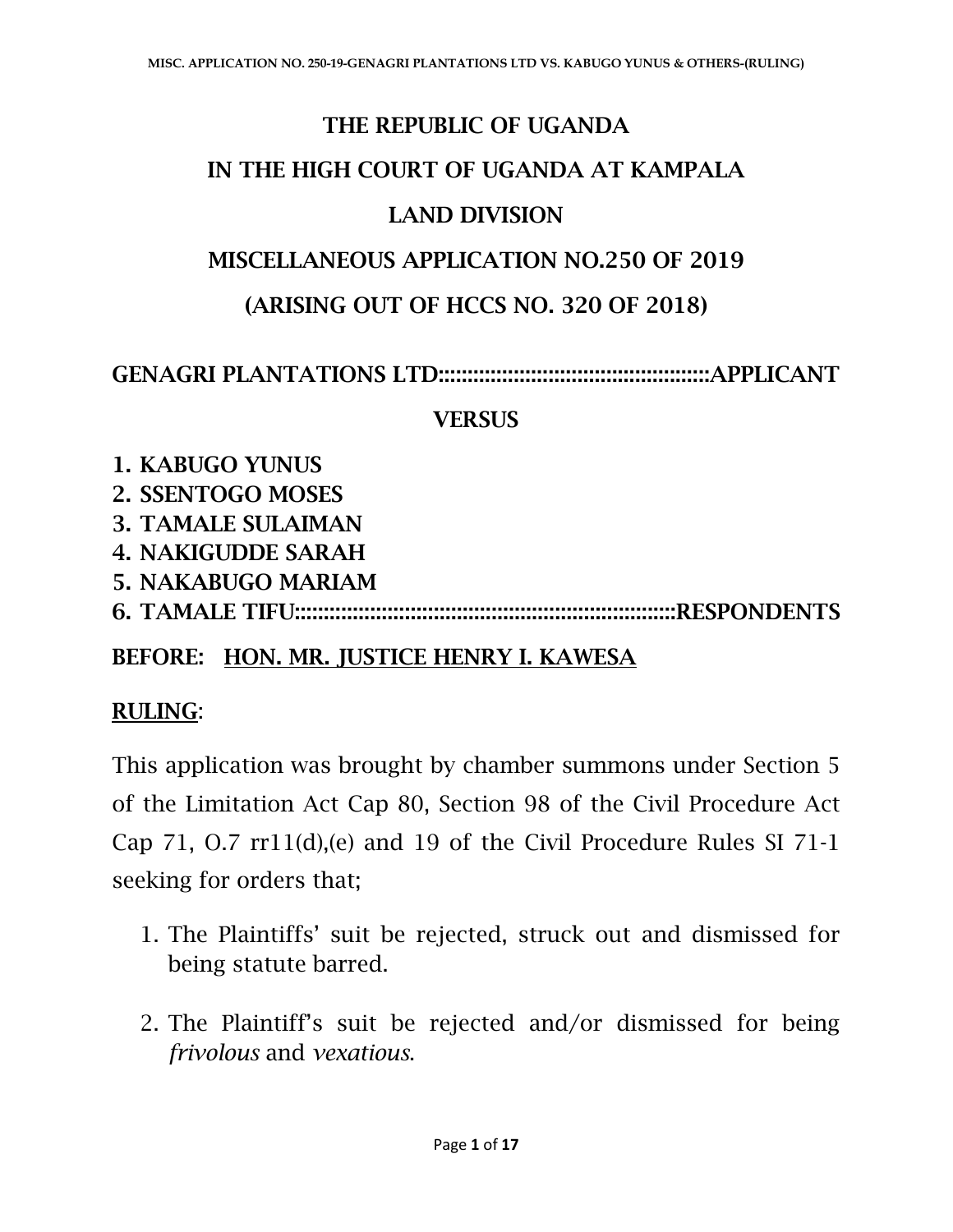3. That costs of the suit be provided for by Court.

The application arises from HCCS No.320 of 2019 wherein the Respondents, in the capacity of administrators of the estate of the late Sulayiman Kapapali Kuzala Kuzibu (*hereinafter the Deceased*), sued the Applicant and 2 others for;

- 1. A declaration that land comprised in LRV 1698 Folio 2 and known as Bulemezi Block 917 Plot 4 (*hereinafter the suit land*) belongs to the deceased.
- 2. A declaration that the suit land was fraudulently registered in Ngoma Galyawamu Farmers Ltd which subsequently changed its name to Genagri Plantations Ltd to the prejudice of the deceased's estate.
- 3. An order for cancellation of entry of the 3rd Defendant from the Register Book in respect of the suit land.
- 4. An order that the suit land be registered in the names of the Plaintiffs as administrators of the estate of the deceased, among others.

The facts as pleaded by the Plaintiffs in the main suit are that on the 5th March, 1974, the deceased applied for the suit land from Uganda Land Commission using the trade name of Ngoma Galyawamu Farmers Family, an unincorporated. That the Uganda Land Commission granted the deceased's application in respect of the suit land vide Minute No.57/74(a) (79) December 1974.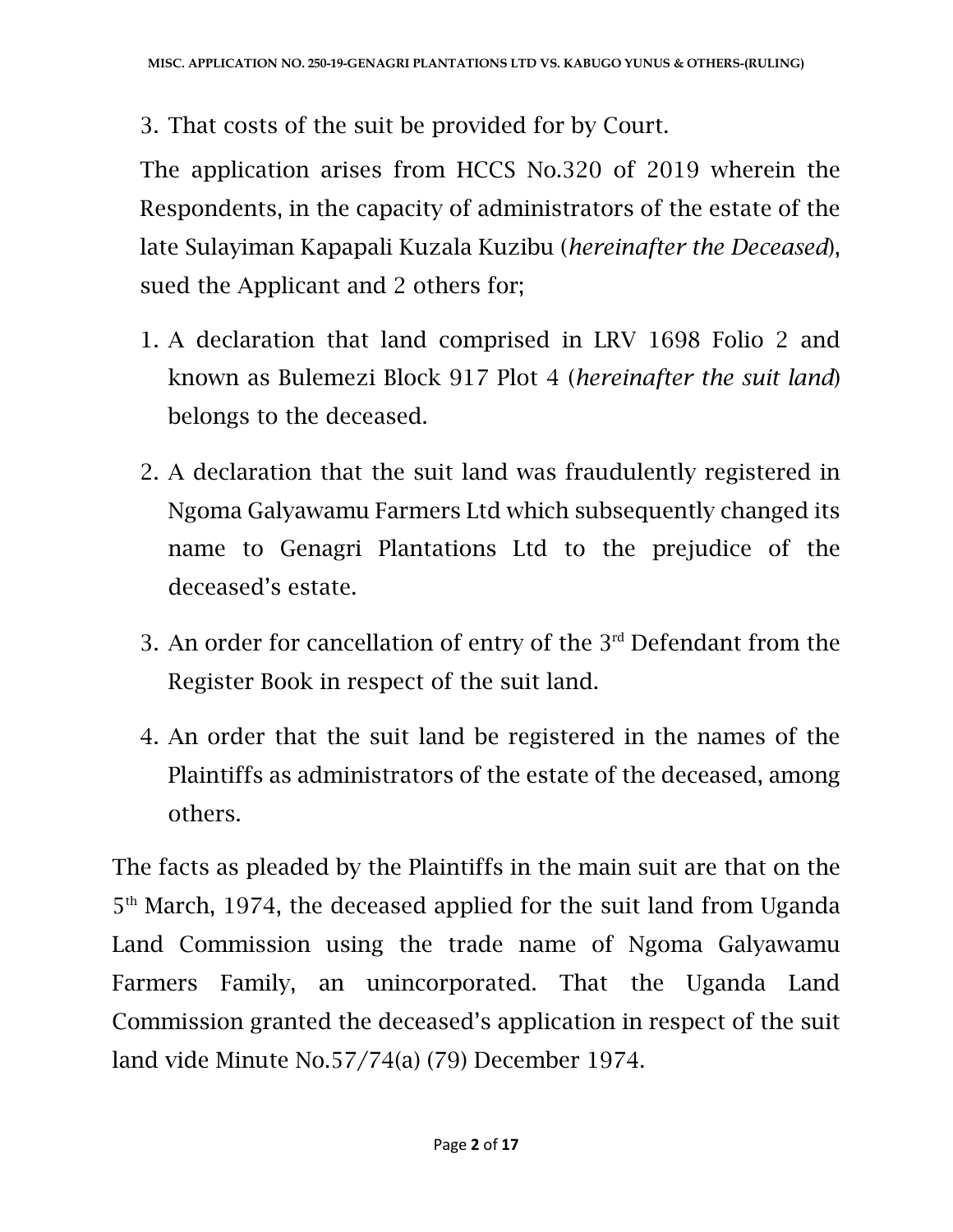That after approval of the application, the deceased embarked on a survey and registration process but unfortunately died in 1982 before obtaining the certificate of title. That following his death, Maliyamu Nalukwago and Abdul Bisaso (the  $1<sup>st</sup>$  and  $2<sup>nd</sup>$  Defendants), who are children of the deceased, hatched a plan to defraud the suit land to the exclusion of other beneficiaries of the estate.

That in pursuance of this plan, they incorporated a company known as Ngoma Agaliwamu Ltd in 1988 which had identical names to the names of an unincorporated body and obtained a certificate of title to the suit land which was issued on the  $29<sup>th</sup>$  September, 1988. That they then sold off all their shares in the said company to Gerri Benis and Ibrahim Abdulla Benis thereby relinquishing their interest in the company. Further, that after the purchase of the shares by the duos, Ngoma Agali Awamu Farmers Ltd changed its name in 1994 to Genagri Plantations Ltd to conceal the original name which had been used to acquire the suit land.

Lastly, that Genagri Plantations Ltd then notified the registrar of the change of name who then changed the certificate of title in 1997 to reflect the 3rd Defendant.

According to the Applicant's application, the main suit is statute barred, and frivolous and vexatious. The application is supported by an affidavit deponed by Hanif Mohamed Moledina, being the Applicant's director. He averred therein that the Applicant is the registered proprietor of the suit land. That the shareholders of the Applicant are Ebrahim H. Moledina, Karim H. Moledina, Hanif H.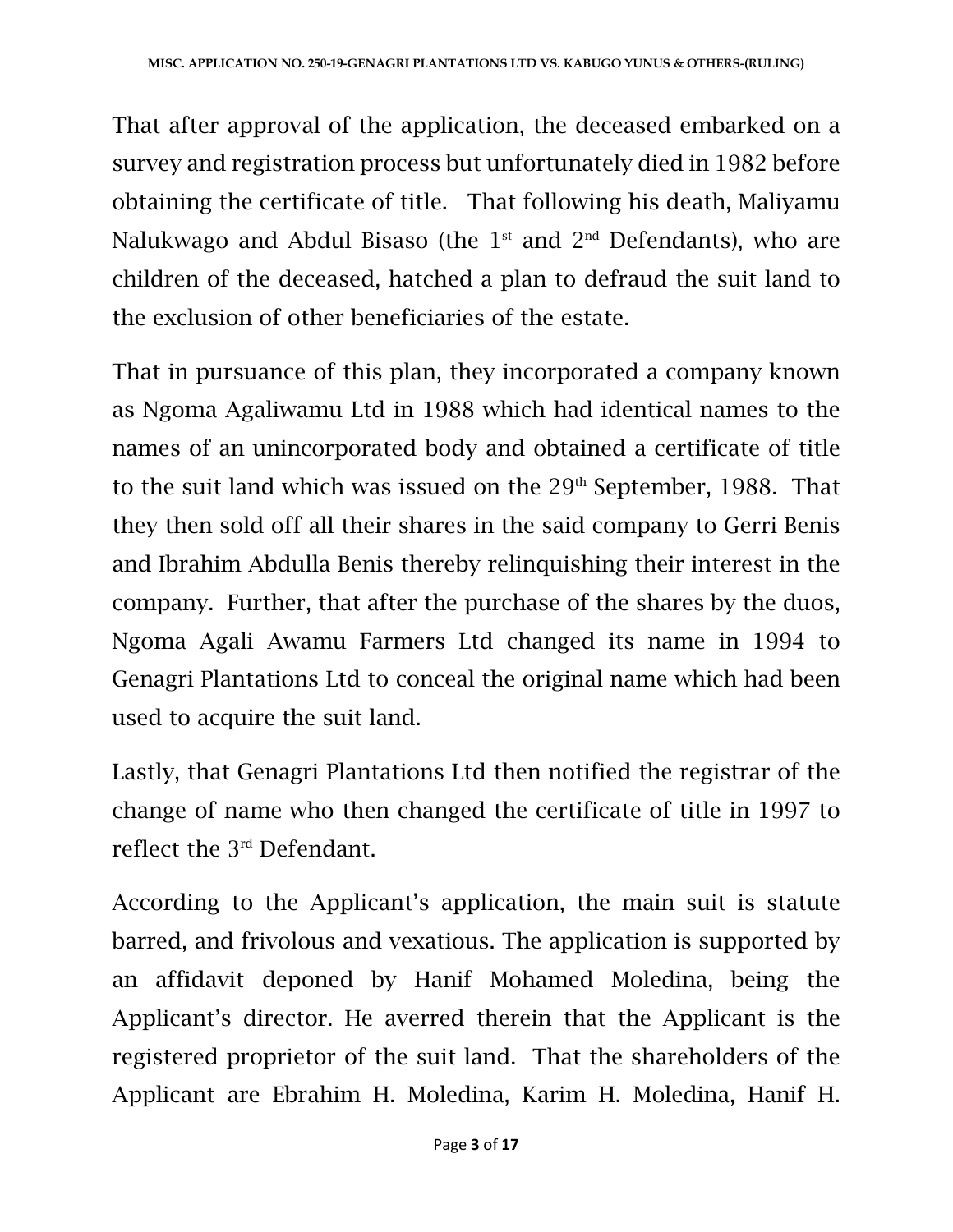Moledina and Sherbanu H. Moledina having purchased all the assets and shares in Ngoma Galyawamu from its former shareholders and directors Ibrahim Abdulla Benis and Gerry Benis. *A copy of the share transfer form was attached as "B".* This indicates that the shares in Ngoma Agali-Awamu Farmers Ltd were bought by a company known as Genagri Ltd. The deponent averred further that in 1994, the Applicant under its current management passed a resolution to change the name from Ngoma Galyawamu Farmers Ltd.

It was also his evidence that before purchasing the assets from Ngoma Galyawamu, the Applicant's shareholders made the necessary due diligences wherein they confirmed that the suit land belonged to Ngoma Galyawamu Farmers Ltd. That the Applicant took over possession of the suit land following purchase and has enjoyed quite possession until 2018 when the Respondents sued it.

It was also his averment that the plaint does not disclose a cause of action against the Applicant on ground that it purchased a company and its assets including the suit land from Ngoma Galyawamu Farmers Ltd whose ownership of the suit land has never been disputed by the Respondents.

No reply was made by the Respondents to the Applicant's averments despite being served with the application. It is trite law that where certain facts are sworn to in an affidavit, the burden to deny them is on the other party and if he does not they are presumed to have been accepted. *See Samwiri Massa versus Rose Achen [1978] HCB 297,*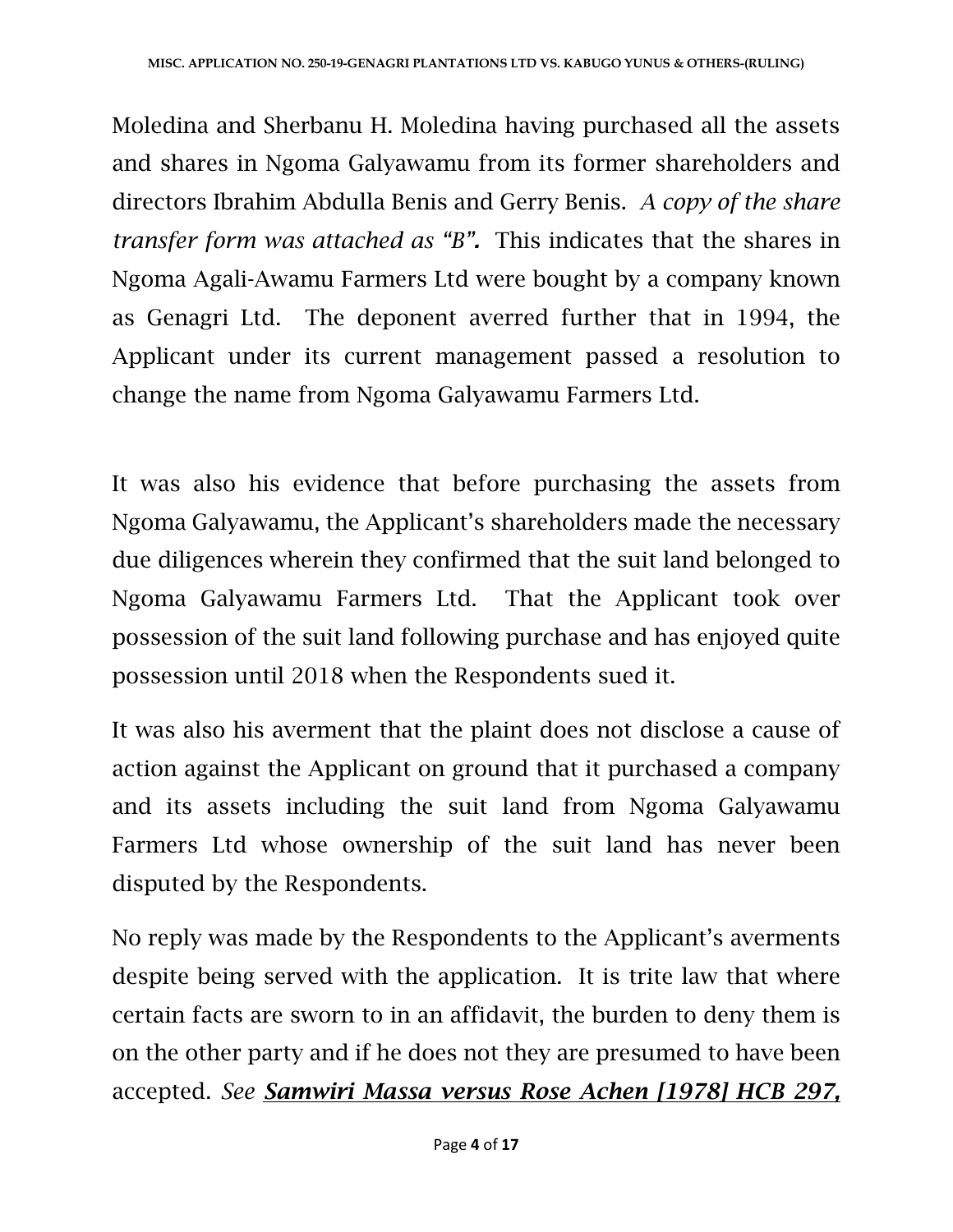*and Kalyesubula Fenekansi versus Luwero District Land Board & Others, Miscellaneous Application No. 367 of 2011*. Accordingly, I find that the Respondents accepted all matters of fact contained in the Applicant's affidavit in support of its application.

I shall now only proceed to determine the points of law raised by the application on a presumption that all facts stated in the affidavit in support are true.

Counsel for the respective sides filed written submissions in support of their clients' contentions. These I shall consider accordingly.

In his submissions, Counsel for the Applicant raised three issues for determination that is;

# 1. Whether the Plaintiff's suit was filed out of time and liable to be struck out?

2. Whether the Respondents suit is frivolous and vexatious?

# 3. Whether the Respondents are liable to costs of the suit?

Issue No. 1:

# Whether the Plaintiff's suit was filed out of time and liable to be struck out

Both Counsel in their respective submissions were alive to the position that actions for recovery of land must be commenced within 12 years from the date the cause of action arose. They both cited Section 5 of the Limitation Act Cap 80 in support of this view. In addition to this, Counsel for the Applicant also cited Section 6 and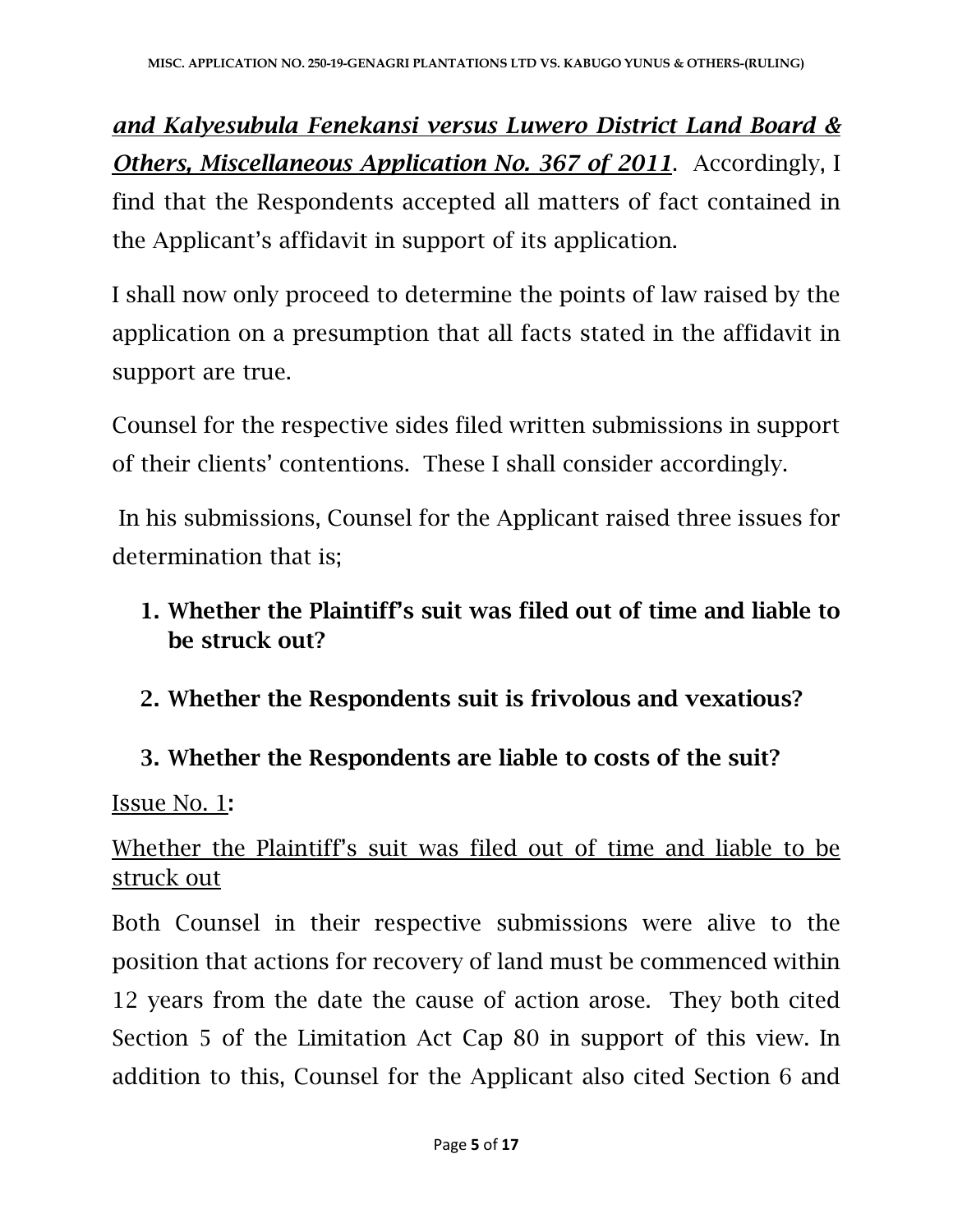11(1) of the same Act and the case of *F X Miramango versus Attorney General [1979] HCB 24*. According to Counsel for the Applicant, the Respondents' cause of action arose in 1997 when the Applicant became registered on the suit land. It was his argument that since then, it is now 21 years which renders the main suit statute barred.

That notwithstanding, both Counsel acknowledge that there is an exception to time limitations in suits for recovery of land. Accordingly, Counsel for the Respondents relied on Section 25 of the Limitation Act to submit that the Respondents' suit was filed within time despite the passage of 12 years. According to that Section, in actions founded on fraud or concealment of fraud, time does not start to run until the fraud is discovered by Plaintiff or until the Plaintiff could have discovered it by reasonable diligence. This proposition was further supported with the case of *Victoria Kayizi versus Juma Sewaalinte HCCS No. 438 of 2013* by Counsel for the Respondents.

However, much as Counsel for the Applicant acknowledged this as the true position in his submissions in rejoinder; he asserted that the Plaintiff/Respodents did not plead this exception in their plaint. Relying on the case of on the case of *Amin versus Haji Muhammad Civil Appeal No.10 of 2016 and Hammermann Ltd versus Ham Ssali & Anor; HCMA No.449 of 2013*, he submitted that a plaint which does not plead an exception to the law of limitations is bad in law. In the alternative, Counsel for the Applicant also asserted that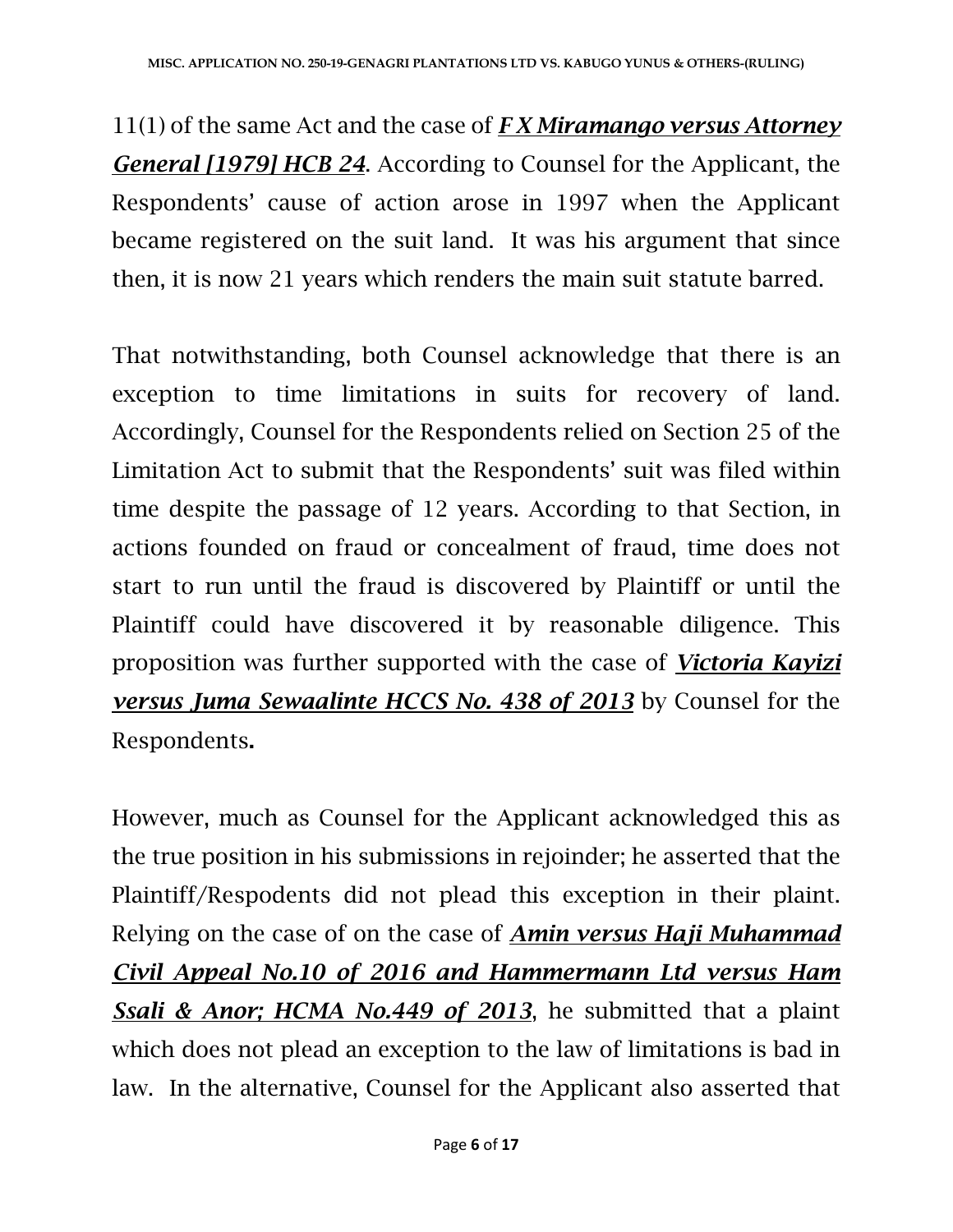the Respondents have since 1988 always been aware of the  $1<sup>st</sup>$  and  $2<sup>nd</sup>$ Defendants' fraud and therefore cannot benefit from the exception under Section 25 of the Limitation Act.

In arguing so, he invited me to pay close scrutiny to paragraph 6(iii), (iv) and (v) of the Respondents' plaint. Additionally, he also argued that the Respondents could have discovered the alleged fraud with reasonable diligence since there is a close proximity between them and the  $1<sup>st</sup>$  and  $2<sup>nd</sup>$  Defendants in the main suit. All this was however disputed by Counsel for that Respondents who argued that paragraph 8 and 9 of the plaint clearly bring out the fact that the Respondents' cause of action is founded on fraud which they discovered in 2012. It was therefore his view that the suit was commenced 6 years after the discovery of the fraud and thus is within time. In support of this, I was referred to the case of *Solomon Kaddu Luwaga & 8 Others versus Arthur Segawa Baliruno & Others HCCS No.418 of 1998*.

I have had the benefit of appreciating the law and submissions of both Counsel. I now decide as follows;

I agree with both Counsel that time in actions based on fraud does not start to run against the Plaintiff until he or she discovers the fraud or he or she could with reasonable diligence have discovered the fraud. I also agree that for the Plaintiff to benefit from this exception, he or she must have pleaded the grounds upon which the exception is claimed as required by O.7 r6 Civil Procedure Rules.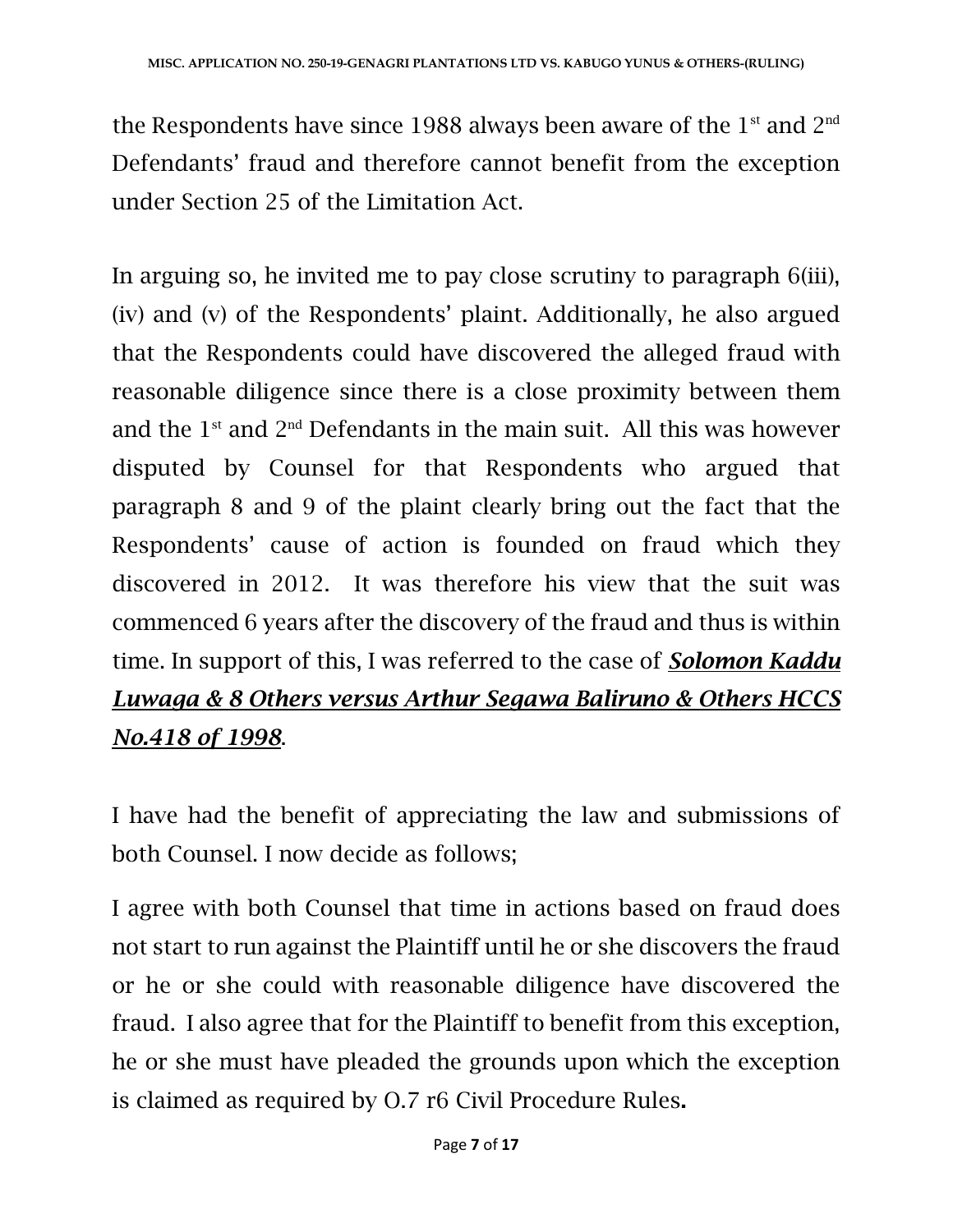According to paragraph 8 of their plaint, the Respondents clearly pleaded that *"they become aware of the fraud leading to this suit after the cancellation of letters of administration which were granted to Twaha Bisaso as administrator of the late Kapapali's estate in the year 2012."*

By this, it meant that by 2018 when the main suit was instituted, the Respondents were 6 years away from the limitation period. I am mindful of paragraph 6(iii), (iv) and (v) of the plaint as referred to me by Counsel for the Applicant. This looked at together with paragraph 8, it became difficult for me to infer that the Respondents were indeed aware of the alleged fraud since 1988.

In my view therefore, the Respondents' suit was commenced within time and thus not statute barred.

# Issue No.2:

Whether the Respondents suit is frivolous and vexatious?

Regarding this, Counsel for the Applicant relied on *Ainomugasho & Others versus Nalumansi & Others HCMA No.2084 of 2016* wherein Court observed that the beginning point is an examination of 0.7 r1 (e) of the Civil Procedure Rules. This provides that the plaint must contain facts constituting the cause of action and when it arose. He further defined a fact according to the Oxford English Dictionary as;

1. A piece of information about circumstances that exist or events that have occurred.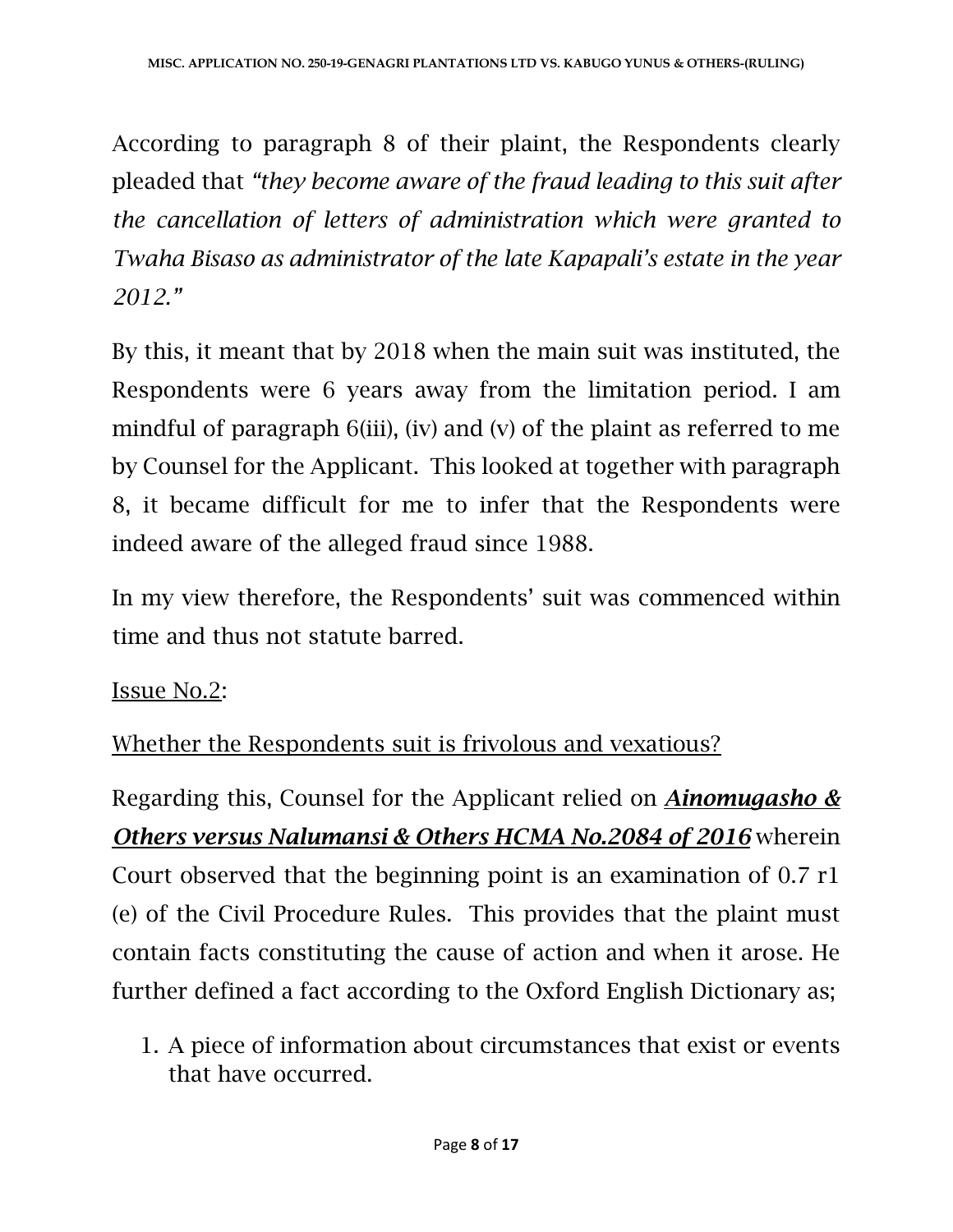- 2. A concept whose truth can be proved
- 3. A statement or assertion of verified information about something that is the case or has happened.
- 4. An event or assertion of verified information about something that is the case or has happened.
- 5. An event known to have happened or something known to have existed.

In his view, he argued that from the foregoing, facts must be detailed.

He further relied on the Online Law Dictionary which states that;

"In every case which has to be tried, there are facts to be established and the law which bears on those facts. Facts are also to be considered as material or immaterial. Material facts are those which are essential to the right of action or defence; and therefore of the substance of the one or other, these must always be proved or immaterial, which are those not essential to the cause of action and these need not be proved."

Accordingly, Counsel argued that the fact that the Applicant acquired the suit land from Ngoma Galyawamu and its former shareholders/directors Ibrahim Abdulla Benis and Gerry Bennis is material. In his view, not pleading this fact renders the main suit frivolous and vexatious.

On the other hand, Counsel for the Respondents began by citing the case of *Auto Garage versus Motokov (1971) EA 51* to submit that to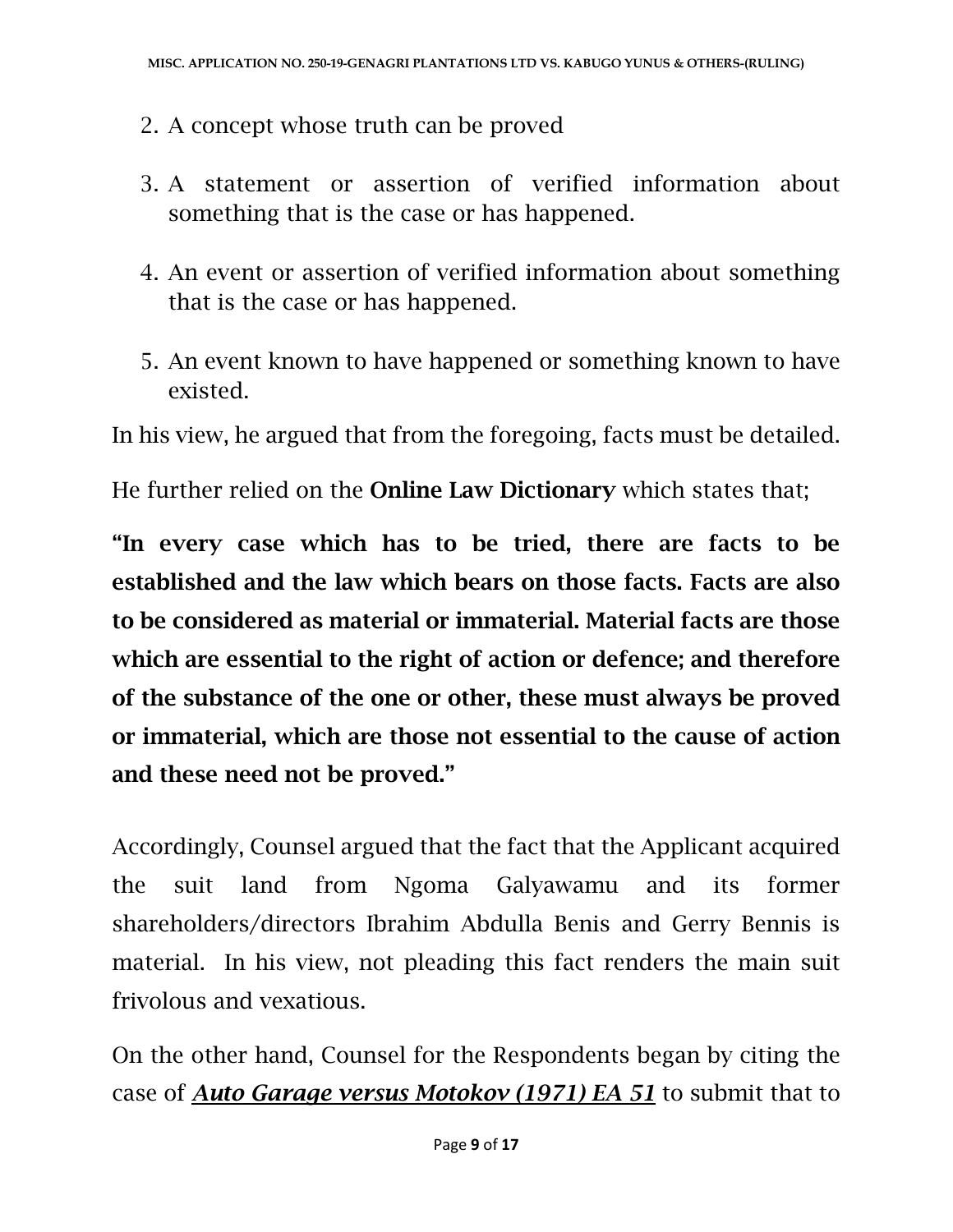prove a cause of action, the Plaintiff must show that he enjoyed a right; that the right was violated and; that it is the Defendant that violated that right. He accordingly submitted that the Respondents in this case have a right over the suit land which was fraudulently registered by Ngoma Galyawamu Farmers Ltd which subsequently changed its name to Genagri Plantations Ltd.

Further that their right has been violated by the Applicant who was fraudulently registered on the title to the suit land. Counsel then cited Section 176(3) of the Registration of Titles Act Cap 230 which is to the effect that title of a registered owner is indefeasible except in an action founded on fraud.

Premised on the Section, he argued that the Respondents had a liberty to sue the Applicant in order to reclaim the suit land from the Applicant. Ultimately, he submitted that the omission Abdulla Benis and Gerry Benis in the plaint does not render the Respondents' suit frivolous and vexatious especially since the suit land is registered in the Applicant's name.

I have also had the benefit of appreciating the law, and the submissions of both Counsel on this issue. I now decide as follows;

As observed in *R versus Ajit Singh s/o Vir Singh (1957) EA 822 at 825* a suit is frivolous and vexatious if it is;

"*Paltry, trumpery; not worthy of serious attention; having no reasonable ground or purpose."*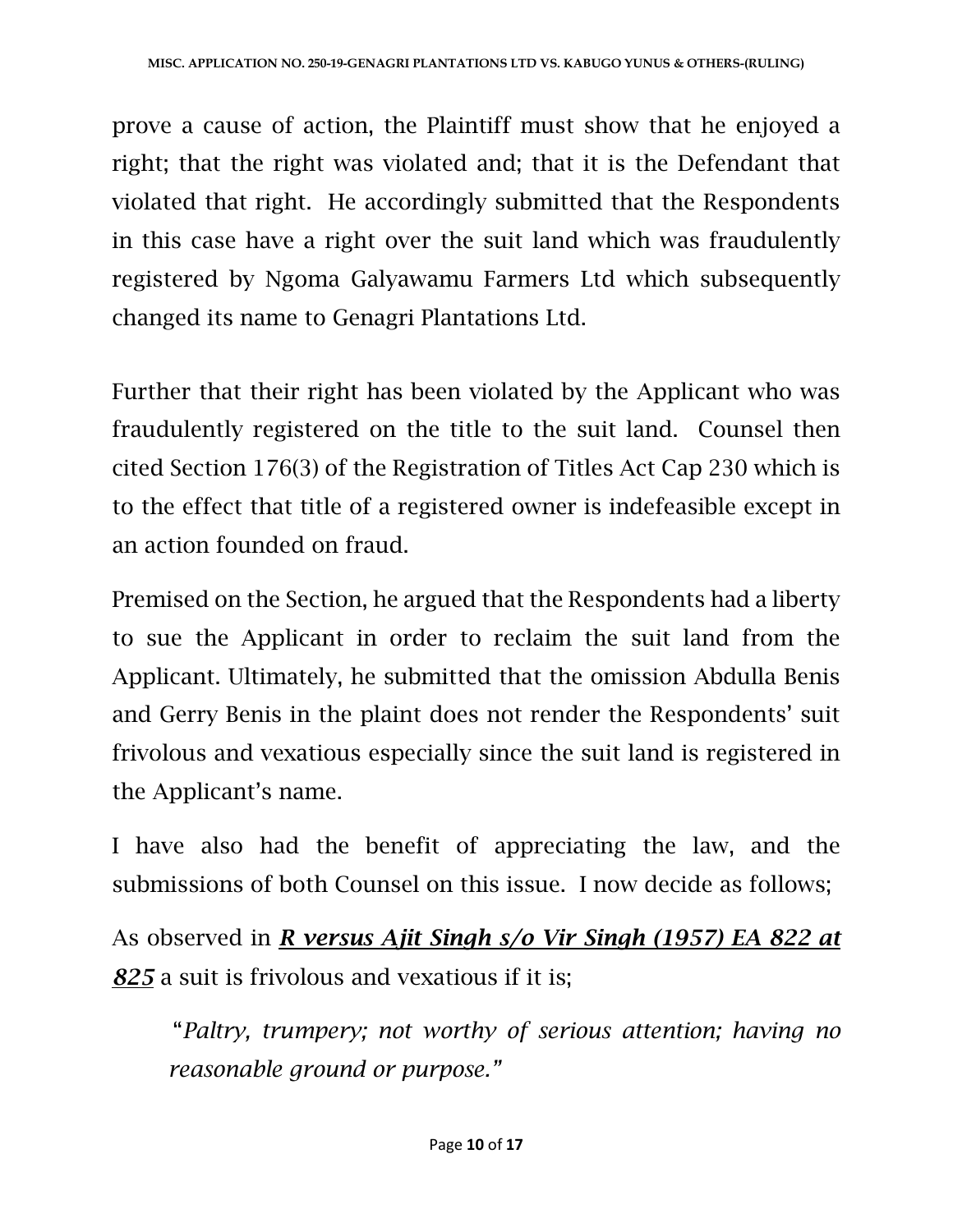I am persuaded by Counsel for the Applicant's submission that the beginning point in investigating this point is O.7 r1(e) Civil Procedure Rules which requires a plaint to disclose facts constituting the cause of action and when it arose. Consequently, once a plaint discloses a cause of action, it cannot be said that the suit is frivolous and vexatious. I also agree with Counsel for the Respondents regarding what constitutes a cause of action. Ultimately, in order to succeed on this issue, it must be clear that the plaint does not disclose material facts constituting the cause of action against the Applicant.

Having carefully looked at the entire plaint and its annexures, my conclusion is that the plaint discloses that the Respondents enjoyed a right in the suit land which was violated. The question now is whether it also discloses facts showing that the violation was by the Applicant. The Respondents' suit being based on fraud, it is pertinent to remember under O.6 r3 of the Civil Procedure Rules, the particulars of the alleged fraud must be specifically pleaded.

In addition to this, the facts supplied by the plaint must attribute the fraud to the transferee, in this case the Applicant, either by expressly or by necessary implication. *See Kampala Bottlers Ltd* versus *Domanico Brothers SCCA 22 of 1992*

I shall now quote the particulars of the alleged fraud as pleaded in the plaint for consideration;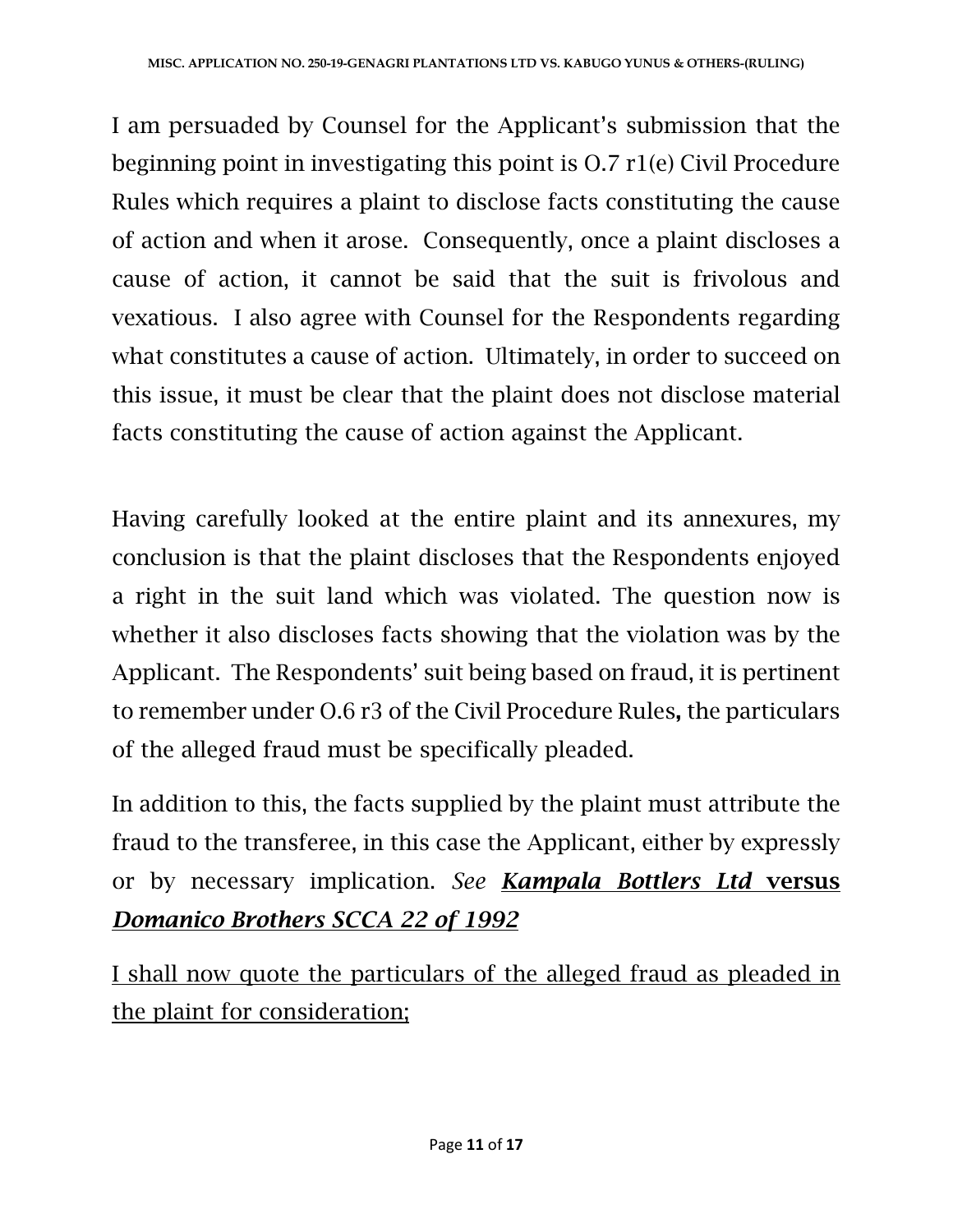#### Particulars of fraud

- i) Using the Uganda Land Commission minute granting the suit land to Sulayiman Kapapali Kuzala Kuzibu to obtain a certificate of title in the names of Ngoma Agali-Awamu Farmers Ltd.
- ii) Registering a company by the names of Ngoma Agali-Awamu Farmers Ltd to take over the property of the late Sulayiman Kapapali Kuzala Kuzibu without the consent of the beneficiaries of the late Sulayiman Kapapali Kuzala Kuzibu.
- iii) Registering a company by the manes Ngoma Agali-Awamu Farmers Ltd to defeat the interest of the late Sulayiman Kapapali Kuzala Kuzibu in the suit land.
- iv) Registering the suit land in the names of Ngoma Agali-Awamu Farmers Ltd, a company which was not yet incorporated at the time of application for a lease and grant of the same in respect of the suit and.
- *v) Allowing the company, M/S Ngoma Agali-Awamu Farmers Ltd in which the 1st and 2nd Defendants were the only shareholders to be registered as proprietors of the suit land yet the company had never applied for the suit land from Uganda Land Commission and the same had never been granted to it.*
- *vi) Changing the names of the company from Ngoma Agali-Awamu Farmers Ltd to the 3rd Defendant to conceal the*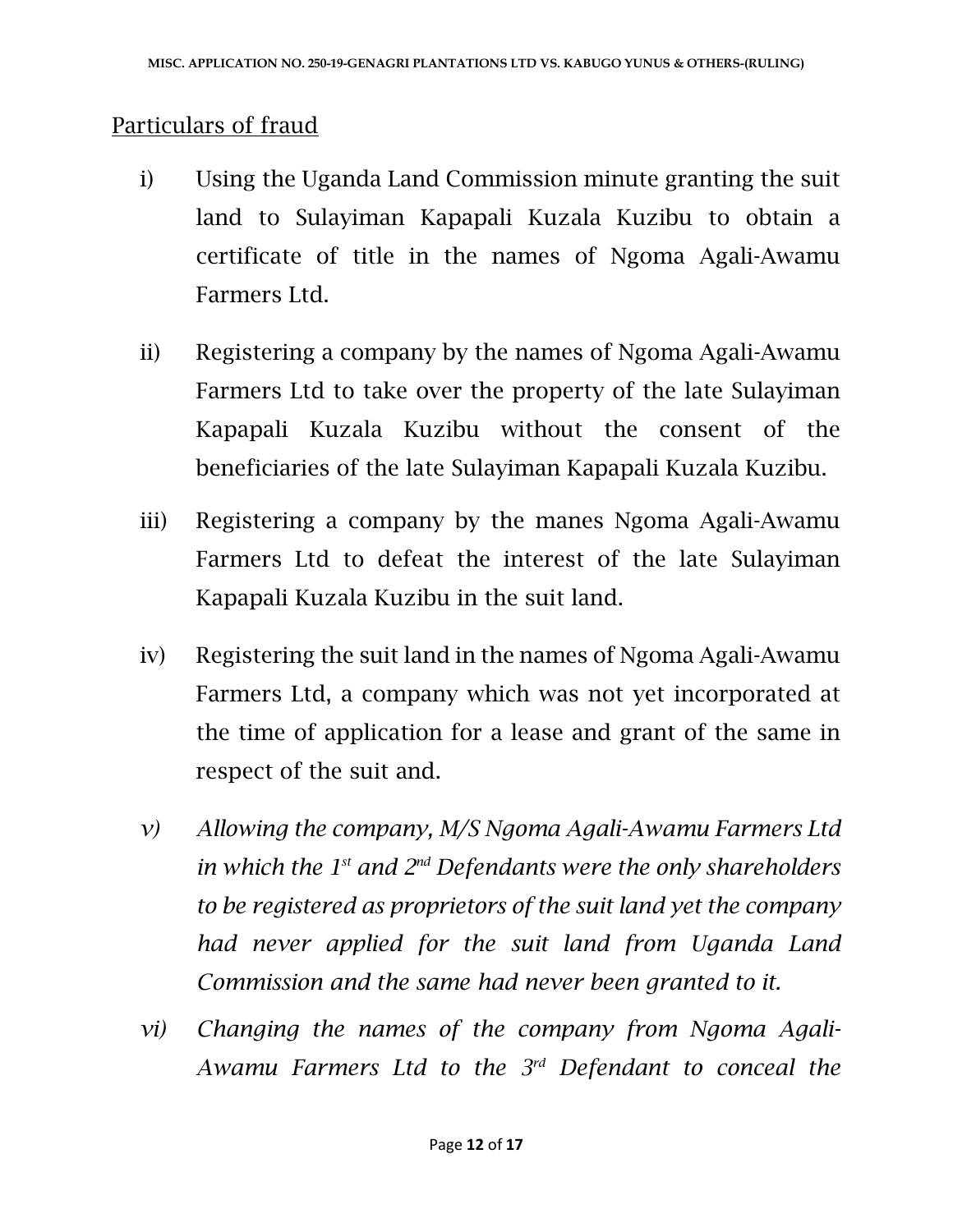*fraudulent transactions leading to registration of the land into the 3rd Defendant's previous name.*

*vii) Taking over the suit land which was granted to Sulayiman Kapapali Kuzala Kuzibu without the consent of the beneficiaries.*

It is undisputed that the Applicant in this case was formerly named Ngoma Agali-Awamu Farmers Ltd which was first registered on the suit land. According to the law, a change in the name does not affect any rights or obligations of the company and any legal proceedings that might have been commenced against it by its former name may be commenced against it by its new name. This was the position under Section 19(5) of the Companies Act Cap 110, and is still the position under Section 40(5) of the Companies Act, 2012. In that sense, it does not matter that there was a change of name as the law regards the Applicant as though it were Ngoma Agali-Awamu Farmers Ltd.

It is now crucial to note that at the time of the alleged fraudulent registration, Ngoma Agali Awamu Farmers Ltd was owned, and managed by Maliyamu Nalukwago and Abdul Bisaso, the 1<sup>st</sup> and 2<sup>nd</sup> Defendants in the main suit. These being the directing minds by then, their acts were the alter ego of the Applicant itself. *See* Lennard's Carrying Co *versus* Asiatic Petroleum Co. Ltd [1915] AC 705 for the directing mind principle.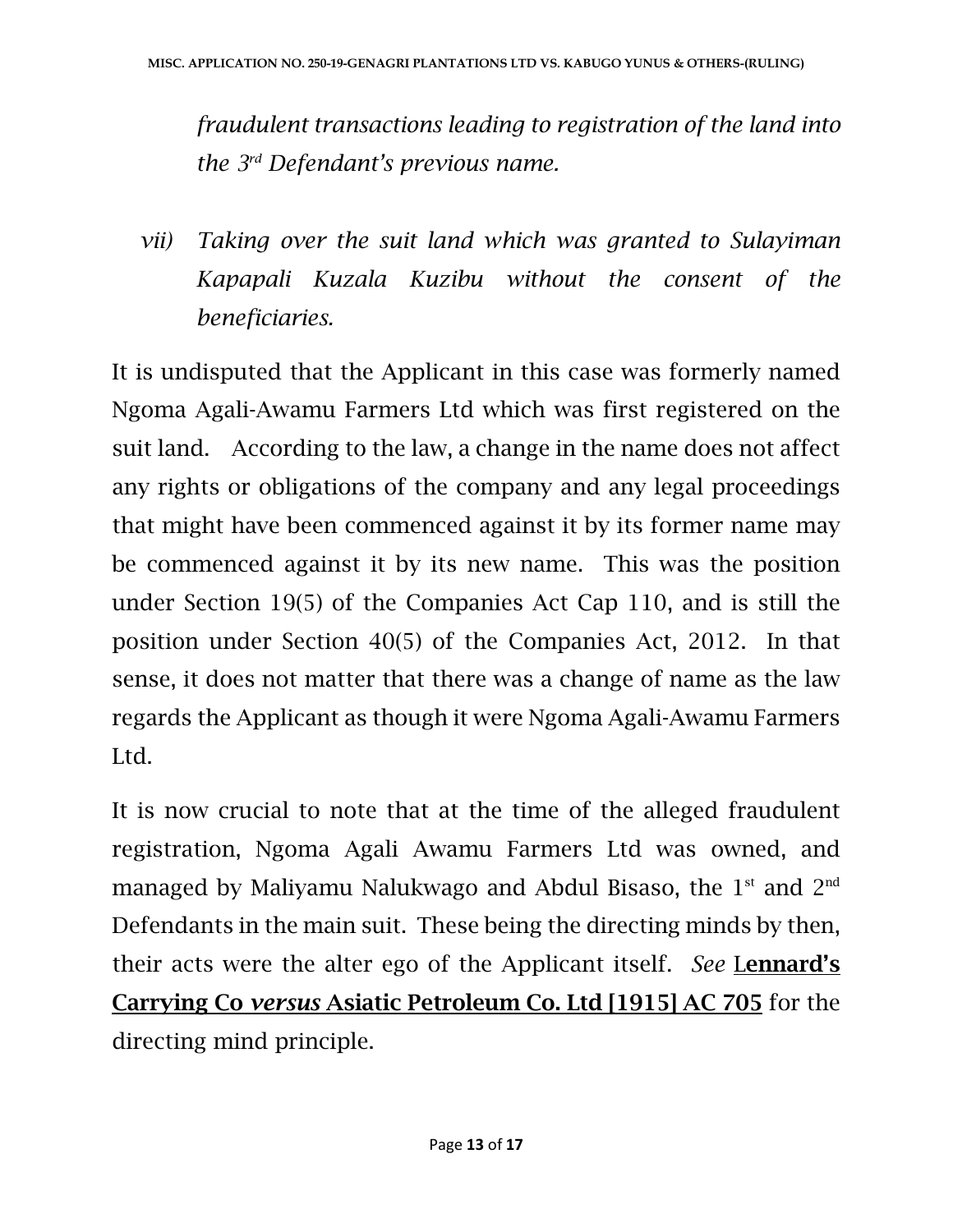It is, however, undisputed that management and membership of Ngoma Agali-Awamu has since changed twice that is; from the  $1<sup>st</sup>$  and 2<sup>nd</sup> Defendants, to Abdulla Benis and Gerry Benis, and now Ebrahim H. Moledina, Karim H. Moledina, Hanif H. Moledina and Sherbanu H. Moledina who bought in the name of Genagri Ltd in 1993. What then must be the position if the change in name is accompanied by the change in management?

Putting on clear lenses, one can liken the situation at hand to having the same bottle [*the company*] but with different wine [*the management*]! Going by the directing mind principle, the purity of the bottle depends on its substance. To say therefore that the facts pleaded are sufficient, the plaint must disclose that despite it being new wine, it contains contents of the old wine which render the whole bottle impure. By this I mean that the plaint must illustrate facts which bring the alleged fraud of the Applicant's former managements to the current management. From the particulars of fraud as pleaded above, it is clear that this is lacking.

What perturbs most is even that the Respondents did not seem to know that the Applicant's ownership and management has since changed twice as the plaint only ends at stating Abdulla Benis and Gerry Benis. Merely stating that the Applicant changed its names from Ngoma Agali-Awamu Farmers Ltd in order to conceal the fraudulent transactions without disclosing facts attributing the alleged fraud to its current management, the directing mind, in my view, insufficient. As I have already noted above, the change of name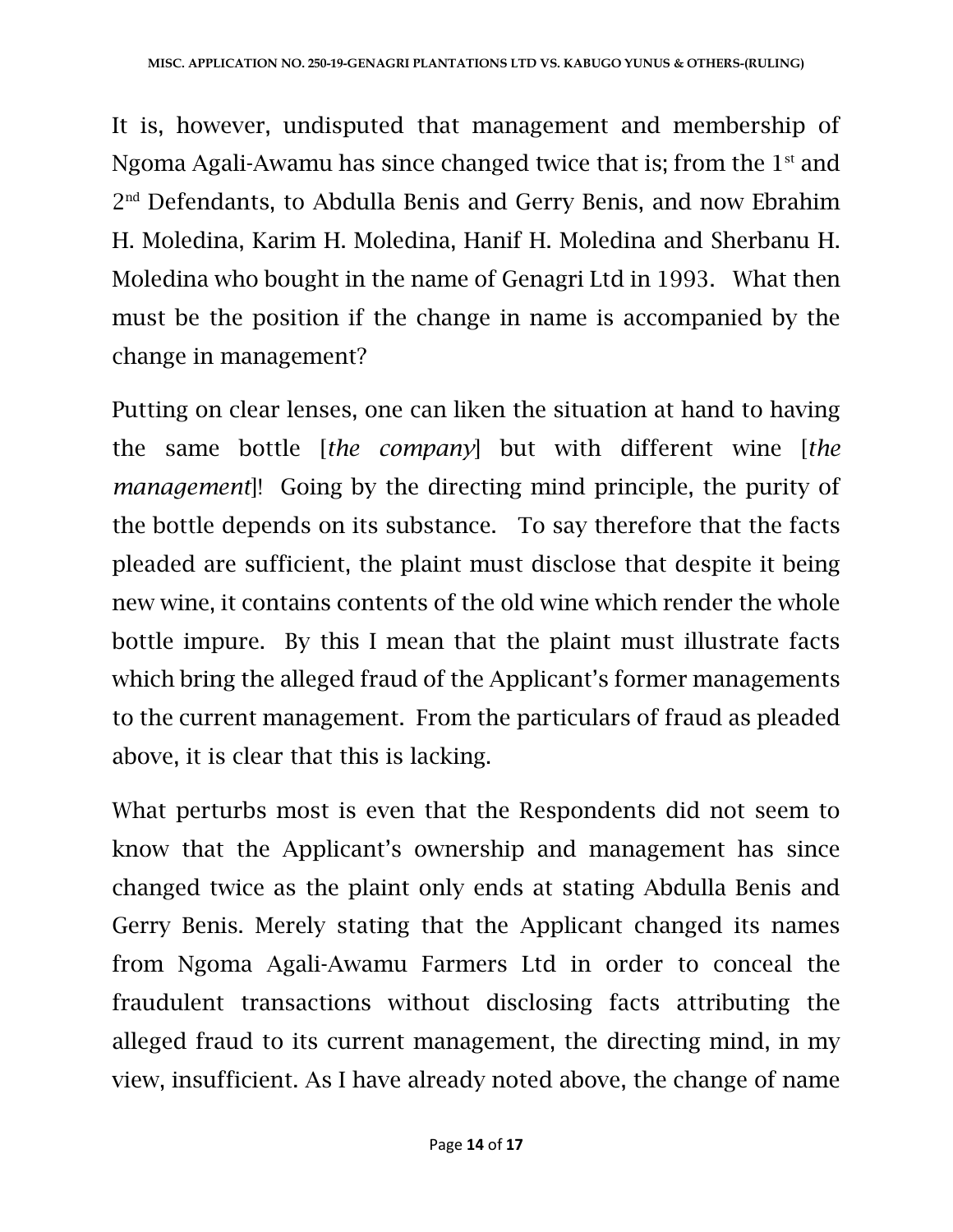in 1997 had no effect to the liability which may have been created in 1988 when Ngoma Agali-Awamu Farmers Ltd was registered on the suit land.

In fact, this is to say that the cause of action, if any, arose in 1988 and not 1997 after the change of name. Since the management of the Applicant has since changed, it was crucial for the plaint to illustrate that the Applicant's current management knew or ought to have known of the alleged fraud committed in 1988. It would be otherwise impossible to attribute the alleged fraud on the Applicant without implicating it to its current directing mind. In my opinion, therefore, the plaint does not disclose that it is the Applicant who violated the Respondent's right in the suit land. Consequently, Respondents' suit against the Applicant not worthy of serious attention and; thus frivolous and vexatious. This issue is answered in the affirmative.

## Issue No.3: Whether the Respondents are liable to costs of the suit

As regards this issue, I agree with both Counsel that costs follow the event unless for good cause the Court decides otherwise. Both Counsel's submissions were premised on Section 27(2) of the Civil Procedure Act and *Banco Arabe Espano versus Bank of Uganda SCCA No.8 of 1998* and *Hon. Ababiku Jesca versus Eriya Jesca Osuuna EP No.2 of 2011*.

In this case, the Applicant has succeeded partly in its application. I find no reason to deny it costs.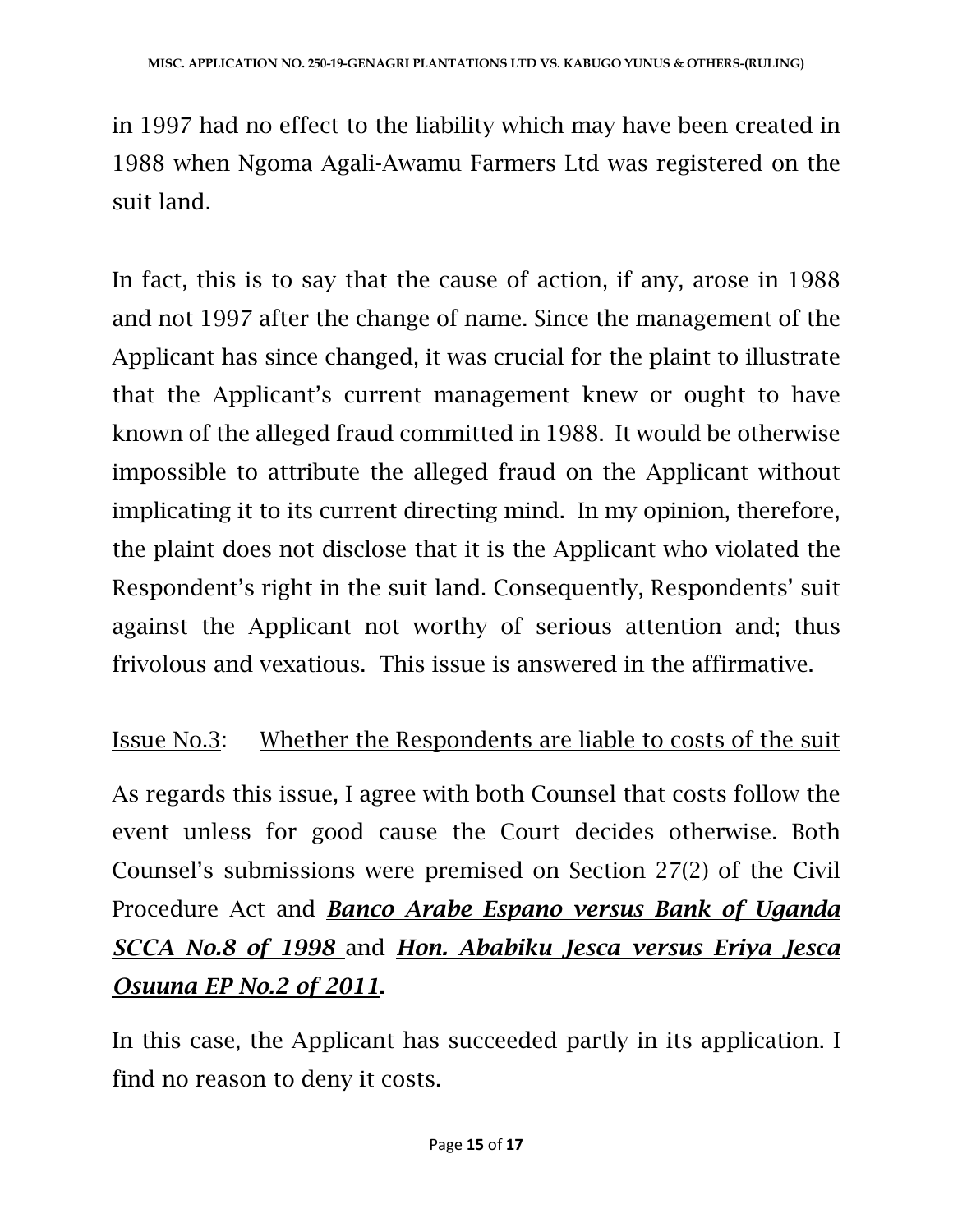Ultimately, the following orders are hereby made;

- 1. An order rejecting the Respondents' plaint in *HCCS No.320 of 2018 under O.7 r11(e) of the Civil Procedure Rules SI 71-1*.
- 2. An order that the Respondents pay costs incurred by the Applicant in the main suit and this application.

I so order.

………………………….

Henry I. Kawesa

## **JUDGE**

22/08/2019